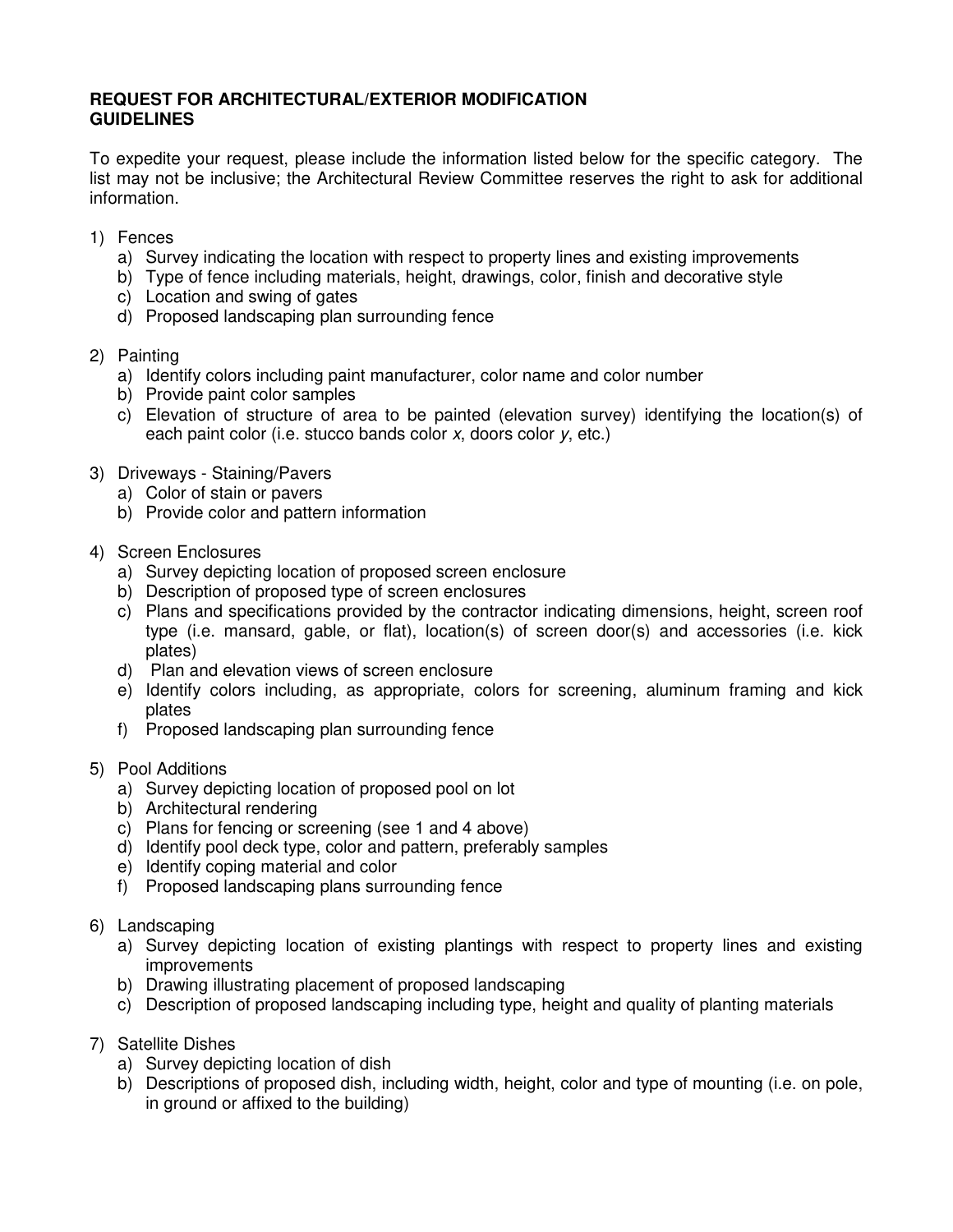#### **NOTE: IMPROVEMENTS AND/OR ALTERATIONS ARE SUBJECT TO APPLICABLE PERMITS (CITY OR COUNTY). PERMITTING PROCESS IS THE SOLE RESPONSIBILITY OF THE HOME OWNER.**

#### **REQUEST FOR REVIEW FOR ARCHITECTURAL/EXTERIOR MODIFICATION**

**TO:** Board of Directors of Cedar Ridge Townhome Association, Inc. C/O CMC Management, Inc., 2950 Jog Road, Greenacres, FL 33467

#### **FROM: (Owner's Name)**\_\_\_\_\_\_\_\_\_\_\_\_\_\_\_\_\_\_\_\_\_\_\_\_\_\_\_\_\_\_\_\_\_\_\_\_\_\_\_\_\_\_\_\_\_\_\_\_\_\_\_\_\_\_\_\_\_\_\_

| Block:     | Lot: | Address:       |  |
|------------|------|----------------|--|
| Day Phone: |      | Evening Phone: |  |

#### **IN ORDER TO PROCESS THIS APPLICATION THE FOLLOWING MUST BE ATTACHED. INCOMPLETE APPLICATIONS WILL BE RETURNED TO THE APPLICANT.**

- 1. Sketch of Boundary Survey with proposed modifications drawn on the survey
- 2. The appropriate drawings, showing both a Plan View and an Elevation.
- 3. Specifications of the proposed modifications (example: color, style, size, etc.)
- 4. Contracted work must include copies license & insurance.
- 5. Estimated completion date of the project. The state of the project. Total # of pages attached

# **Your approval shall be subject to the following:**<br>1. You are responsible for obtaining any nece

- 1. You are responsible for obtaining any necessary permits from the appropriate Building and Zoning Department(s).
- 2. Access to areas of construction is only to be allowed through your property, and you are responsible for any damage to the common areas during construction.
- 3. All modifications must adhere to all federal, state and county rules.
- 4. This is approved from the "aesthetic point of view and does not constitute approval from an engineering/structural point of view".
- 5. Any modifications, additions or deletions made to the attached plans after approval will void this approval and require a new application to be submitted and reviewed.
- 6. All work must be completed within 90 days of the date of this signed approval. If completion will exceed the allotted time frame you must resubmit your application for approval.

Approval is hereby requested to make the following modification(s), alterations, or addition(s) as described below and on the additional attached pages:

| <b>Owner's Signature</b>                                                     |  | Date                  |  |
|------------------------------------------------------------------------------|--|-----------------------|--|
| Board Of Directors Use Only Below This Line<br>Date / / Approved Disapproved |  | <b>Stamp Approval</b> |  |
|                                                                              |  |                       |  |